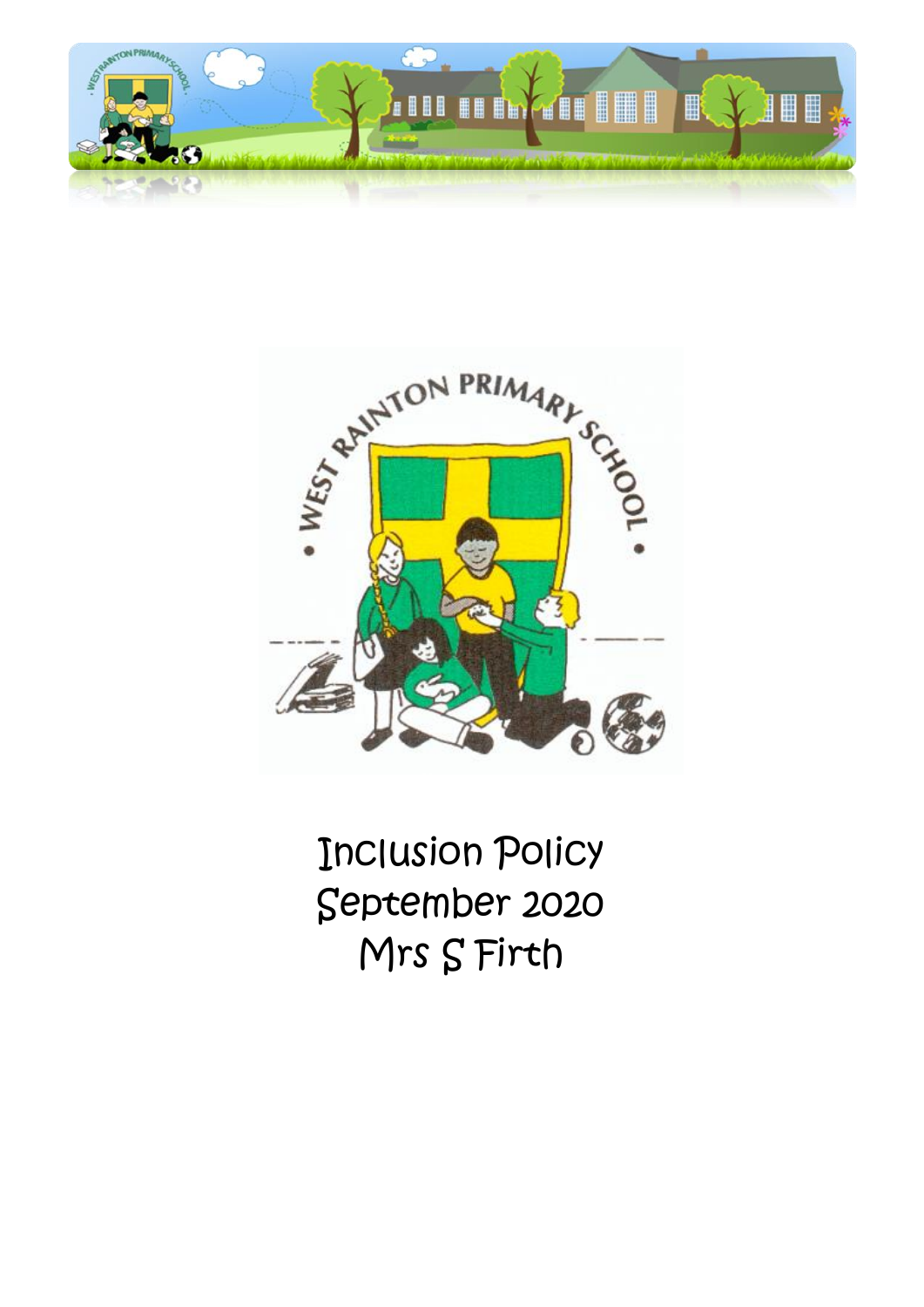# West Rainton Primary School Inclusion Policy Statement:

This policy should be read in conjunction with the school policies for Special Educational Needs and Disabilities, and Equality.

# Key staff:

Mrs S Firth - SENDCo/Deputy Head Mrs A McDonough - Headteacher

Educational inclusion is about equal opportunities for all pupils….

- Girls and boys, and pupils who do not identify themselves with a gender
- Minority ethnic and faith groups, travellers, asylum seekers and refugees
- Pupils who need support to learn English as an additional language
- Pupils with special educational needs and/or disabilities
- Pupils exploring their gender identity or sexual orientation
- More able and talented pupils
- Children 'looked after' by the local authority
- Sick children
- Young carers
- Those from families under stress
- Those pupils at risk of disaffection and exclusion
- Pupils who may have missed learning due to self-isolation or lack of access during the COVID-19 pandemic.

# Context in which the school inclusion policy is placed:

"Schools with this inclusive orientation are the most effective means of combating discriminatory attitudes, creating welcoming communities, building an inclusive society and achieving education for all…." (Evaluating Educational Inclusion Ofsted 2000)

The National Curriculum gives teachers a statutory responsibility to teach an inclusive curriculum.

It sets out the principles of:

- Setting suitable learning challenges
- Responding to pupils' diverse learning needs
- Overcoming potential barriers to learning (National Curriculum 2014)

# SEND Code of Practice 2014

The revised Code of Practice SEND reiterates that these principles should be operating in every classroom: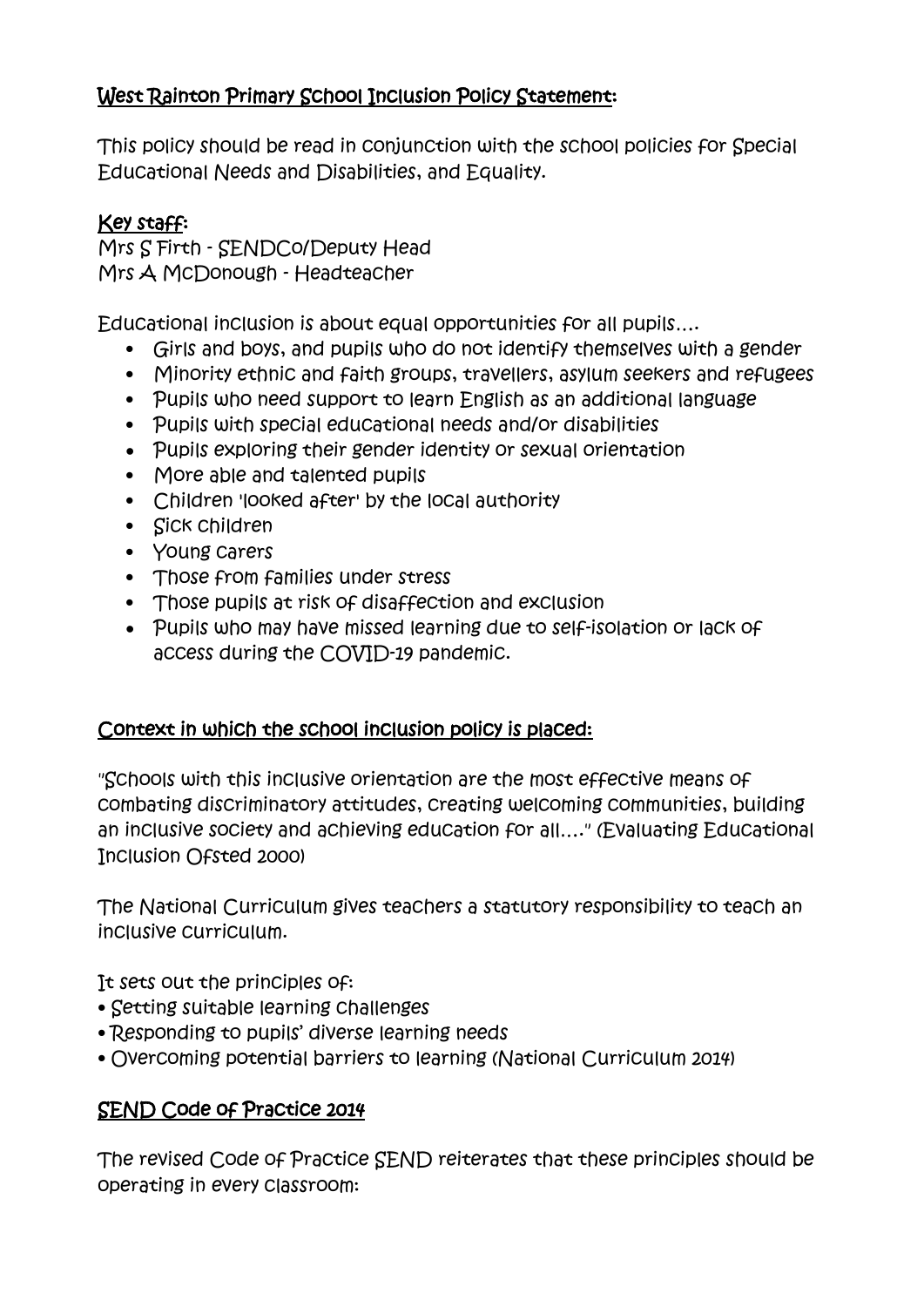Most pupils access and make progress with an inclusive curriculum without any great difficulties. The wide range of strategies that skilled teachers can bring to bear is usually enough to meet whatever learning needs pupils may have. This is often true even where pupils have more persistent or serious difficulties. The more flexible and responsive the strategies are, the more likely it is that such difficulties will not hinder adequate progress. This is why it makes good sense to invest in the quality and effectiveness of strategies in classrooms to meet a diversity of learning needs. It then sets out the conditions under which pupils with a recognised learning difficulty will be regarded as needing provision which is 'additional to or different from' that which is generally available. The emphasis throughout is inclusivity rather than a system of staged support which can become excluding.

# Rationale:

At West Rainton Primary School, we aim to enable the school to become an educational environment in which all members of the school community can thrive, regardless of race, religion, culture, gender or individual need. We aspire to be an outstanding learning community where we:

- Inspire and challenge all to succeed in learning for life
- Know and care for each individual

• Create a safe, supportive community, working with others to educate the citizens of tomorrow.

# We value:

- Each individual
- The right to learn
- Individual responsibility and respect for others
- Honesty and integrity
- Achievement

# Key Principles:

The following principles are key in setting the Inclusion policy in relation to SEND:

# • Valuing diversity

Inclusion is most likely to be successful if the diversity of all school members is recognised and valued. We recognise that individuals are unique in their interests, abilities, motivation and learning needs.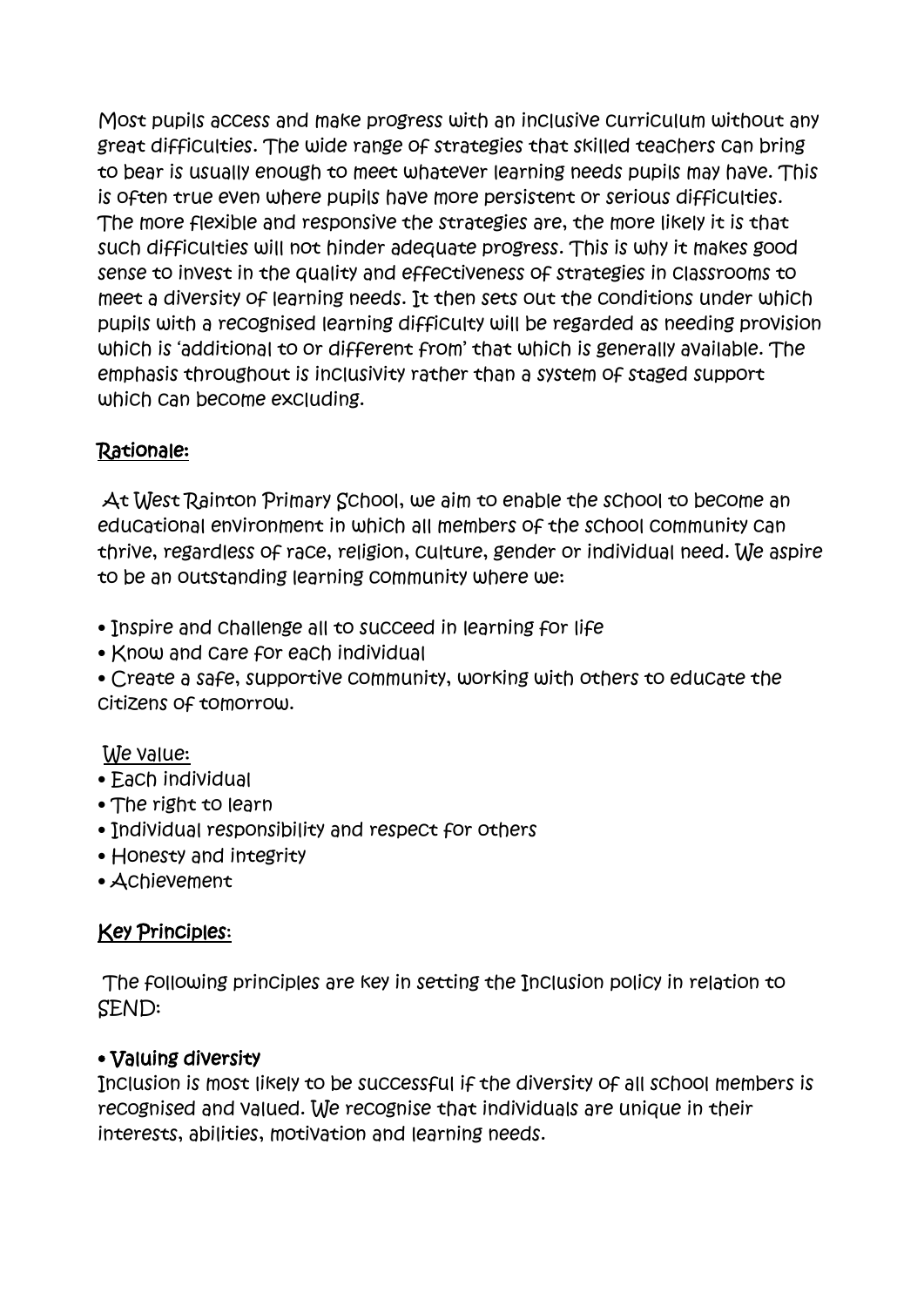#### • Entitlement

Children are entitled to receive, with a suitable peer group, a broad, balanced and relevant curriculum. Wherever possible, this should be in a mainstream school, recognising that appropriate support, advice and resources may be necessary to achieve this. Parents and young people are entitled to express a preference for where that education should take place.

# • Dignity

All children and parents are entitled to be treated with respect and have their views taken into account. Wherever possible we will consult with pupils, parents and the staff group over important issue.

# • Individual Needs

There will be a range of flexible responses in order to meet individual needs be they behavioural, emotional and social, communication and interaction, sensory and physical or cognition and learning.

#### • Planning

All planning should be based on inclusive principles at both systemic and individual levels.

#### • Collective Responsibility

Inclusion is the responsibility of all staff, regardless of their status.

# • Professional Development

In order for inclusion to be successful, all staff require ongoing access to support, training and resources. A key aspect of this is mutual support and we will endeavour to mobilise the resources that already exist within the school. Staff development issues in regards to inclusion, will be kept under review and suitable resources and training provided for particular needs.

# • Equal Opportunities

We will work to ensure that the way we organise our school and provide education for all does not discriminate against any pupil or group of pupils. To this end we will monitor the progress of all pupils and use this information in our school development planning. There may be a potential tension between the 'standards agenda' and the pursuit of inclusion, but we also believe that successful inclusion can lead to the raising of standards for all.

The following strategies help to put the principles into practice:

• Provide a welcoming environment for all

• Ensure that work/displays celebrate the diversities in society

• Admit all pupils from our local catchment area in line with the LA admissions policy